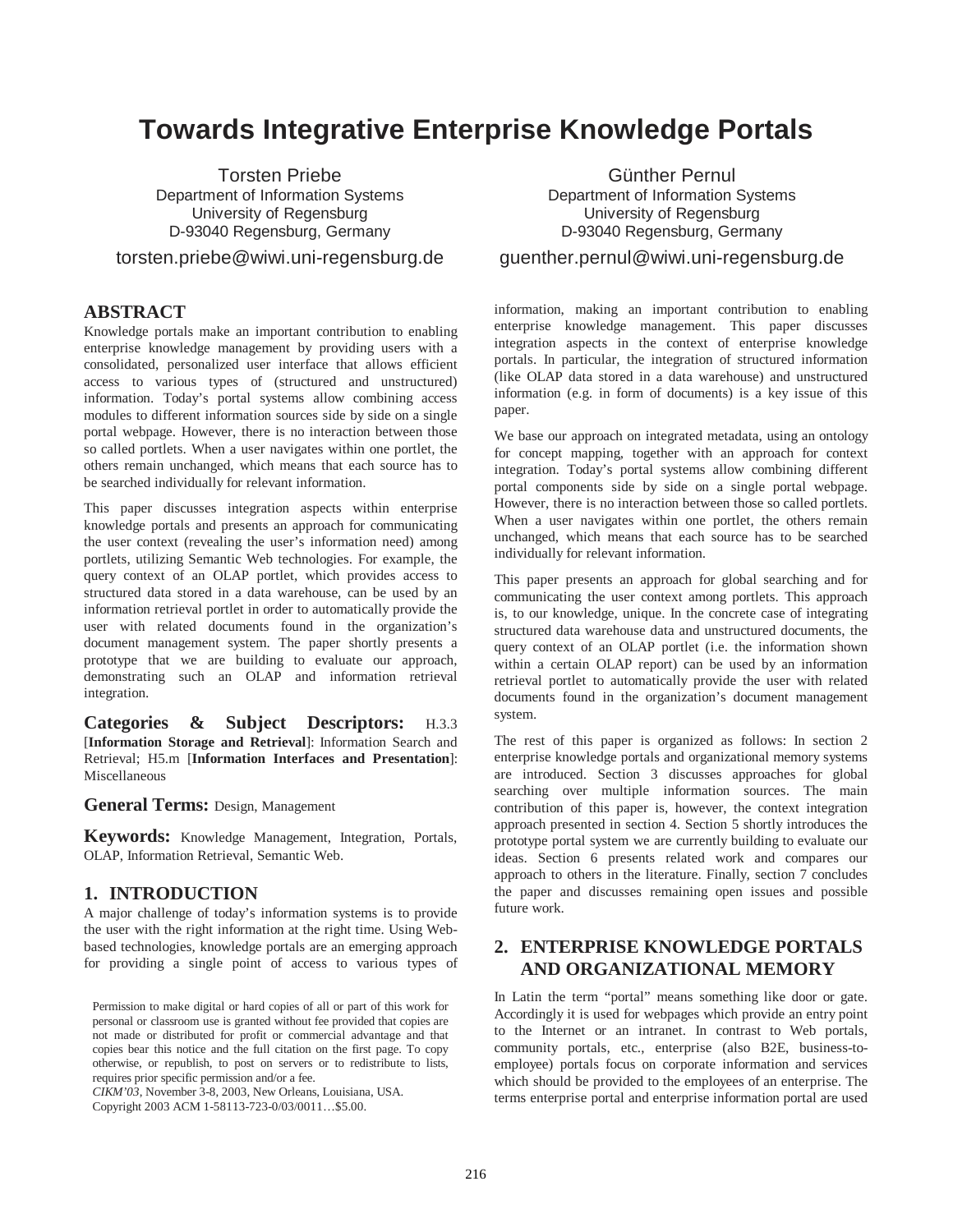

**Figure 1. Organizational memory system with knowledge portal** 

interchangeably. The goal is to provide the user with a consolidated, personalized user interface to all information he needs for his daily tasks.

Recently the term enterprise knowledge portal is more and more used instead of enterprise information portal. Advanced techniques (like discussed in this paper) try to help the user with accessing the right information at the right time. This implies the support of organizational learning and corporate knowledge processes. Therefore enterprise knowledge portals are the ideal user interface to a knowledge management or organizational memory system (OMS) [Lehn02].

Typical elements of an OMS are operative applications, an OLAP system [ChDa97] to access data warehouse data, and an information retrieval (IR) system [BaRi99] to search for documents in a corporate document base (e.g. managed by a document management system). Additional components might include geographical information systems (GIS) or other decision support systems like expert systems. Being integrated into a corporate intranet through the portal, typical intranet content such as news articles is obviously also an integral part of an OMS. The overall architecture of an organizational memory system using a knowledge portal as a user interface is shown in figure 1.

Similar to authors like [Lehn02] we divide the architecture of an OMS into three layers. The memory repositories layer includes all the data stores that together build the organization's knowledge base. The knowledge administration layer contains the software components that are used to access and interpret the different data sources. Finally, the presentation layer is responsible for transporting the information to the end user. Our proposal is to use a web-based portal for this purpose.

There is a number of commercial portal platforms available today (e.g. IBM, BEA, Plumtree, etc.). The individual portal components (representing different information sources) which are rendered together to a portal webpage are called portlets

[Wege02]. The screen design of our prototype in figure 8 and 9 at the end of this paper shows a typical portal page with three portlets. Many (e.g. OLAP) software vendors already provide specific portlet implementations of their systems for common portal platforms. Portal systems provide an integration platform on user interface level (i.e. within the presentation layer). The problem of available standard solutions is, however, the lack of interaction between the individual portlets. We will address this issue in section 4.

Before, we will however discuss some integration issues in the two other OMS layers. Integration in the memory repositories layer obviously means data integration. One of the most prominent examples is the ETL (extract, transform, load) process which extracts data from different source databases, and feeds it into a data warehouse. This process is depicted by the dashed arrows and the ETL component in figure 1. Additional integration initiatives on this layer would, among others, involve metadata integration which is discussed in more

detail in the next section.

Integrating different information sources within the knowledge administration layer involves coupling the software components that represent them. Technologies like CORBA [http://www.omg.org/ corba/] can be utilized for this purpose. Another example for integration within this layer is the meta search approach presented in the next section.

## **3. GLOBAL SEARCHING**

A major requirement for an enterprise knowledge portal is to be able to globally search for information, no matter where this information is stored or which piece of software manages it. The system should find documents from the DMS, news articles and other content, as well as predefined OLAP reports. We call all these resources throughout this paper. Within the next subsections we will discuss two possible approaches for providing a global search functionality.

## **3.1 Meta Searching**

Meta searching assumes that each individual system managing data from a certain source has its own search capabilities. The problem of providing global searching is to integrate these individual search mechanisms. A portlet with a global search interface (like the one in figure 8) would communicate with a meta search engine rather than a search engine for a particular data source. This meta search engine forwards the user's search request to the individual search engines (e.g. an information retrieval system) and consolidates the search results.

Figure 2 shows the architecture of such a meta search system. Coming back to the three layers in figure 1, the approach can be seen as integration within the knowledge administration layer as it is realized by coupling different (search) software components.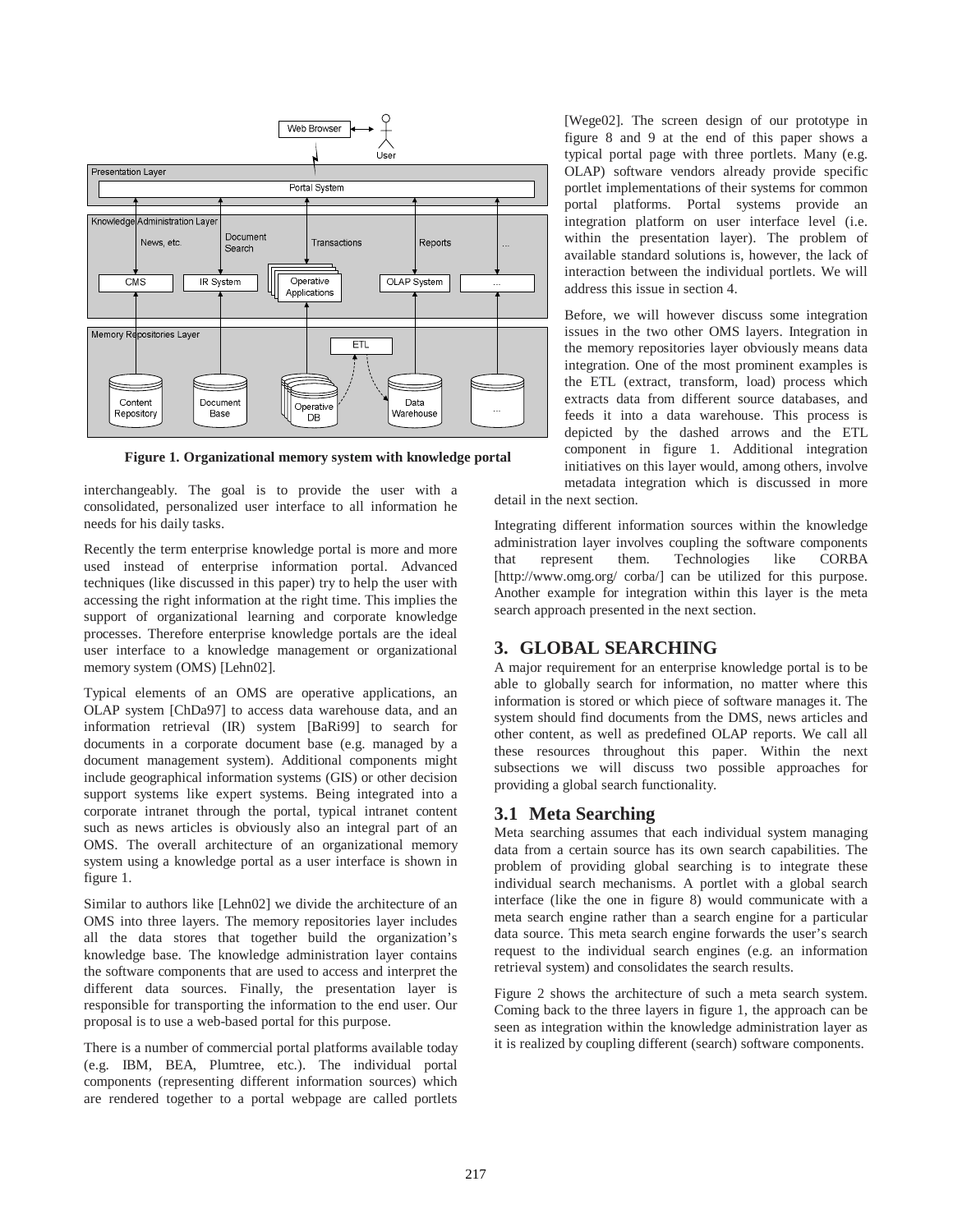

**Figure 2. Global searching through meta searching** 

#### **3.2 Metadata Integration**

As you could already see in figure 2 we assume that the individual systems use metadata for their searches rather than searching the data itself. For example, for the IR system this means searching for certain document metadata (author, title, topic, etc.) rather than keywords that occur in the full-text. We argue that this search approach also allows semantic searching, e.g. for resources dealing with a certain product. This is particularly true for a corporate setting where the existence of rich metadata is easier to assure. We shortly present a possible approach for information retrieval on metadata in the next subsection.

If searching is done on metadata, another approach to provide a global search facility would be to integrate the individual metadata sets. This way an information retrieval system could not only search for documents but also other resources. As shown in figure 3, this could either be achieved by making sure the different systems all use a centralized metadata repository or by replicating the metadata from a proprietary local repository (like the OLAP repository shown in the figure) to a global one.



**Figure 3. Global searching on integrated metadata** 

In general, the ideal situation would obviously be to have a single enterprise-wide metadata repository that is used by all system components. However, due to the independence and heterogeneity of (standard) software components that are being used, this is a difficult issue. Standardization efforts like the Common Warehouse Metamodel (CWM) [http://www.omg.org/ cwm/] try to develop a standard metamodel that should be supported by participating software vendors.

On the other hand, in the Semantic Web [BeHL01] environment only the representation of the metadata (RDF) is standardized. The semantic integration is done by means of ontological mapping (synonyms, subclassing, etc.). This way, the individual

systems can store their metadata using "their own language". This is also what we propose for our approach and use within our prototype. Figure 4 shows how a global ontology can help with mapping constructs of different metadata models.



**Figure 4. Ontology for model construct mapping** 

In addition to the resource metadata we propose to include business objects in the repository. By business objects we mean entities that are of enterprise wide importance, e.g. the product portfolio, customers, etc. These can be used for describing the topic of resources. For example a document dealing with a certain product can be explicitly linked to a business object representing that product.

Similarly, a predefined OLAP report can be described by the elements shown on its rows and columns. For example, the OLAP report shown in the OLAP portlet in figure 9 shows the sales of certain audio electronics products within the four quarters of 1998. The metadata of this report can be represented in RDF with a description like the one in figure 5 (see next page). For now, just note the "about" properties pointing to the different product business objects and the date ranges representing the quarters. The scenario used is a mail-order retail company that sells various consumer goods via calling centers. For details refer to [PrPe03].

#### **3.3 Information Retrieval on Metadata**

The main point about searching metadata rather than full-text keywords is the semantics that can be used, e.g. by utilizing the above mentioned business objects. For example, take a look at the query shown in figure 8. The user wishes to search for resources about a specific product (the Freeplay Solar Radio) that have the word "sales" in the title. Note that rather than just being a string literal, "Freeplay Solar Radio" was selected by the user from the metadata such that the system can identify it as a business object.

Now, the most straight forward search approach would be to simply perform an exact query on the metadata repository and return such (and only such) resources that fulfill the criteria specified as search constraints by the user. However, there are two problems. First, the metadata quality depends on the users' tagging, which is a voluntary process (that creates extra work). Second, we expect an enterprise metadata model to become quite complex, it is thus hard for users to build search queries that "perfectly" represent their information need.

For these reasons we propose an information retrieval approach similar to classical retrieval models like the vector room model (VRM) [BaRi99]. Usual IR queries which represent keywordbased full-text searches are of a fuzzy nature. A query returns a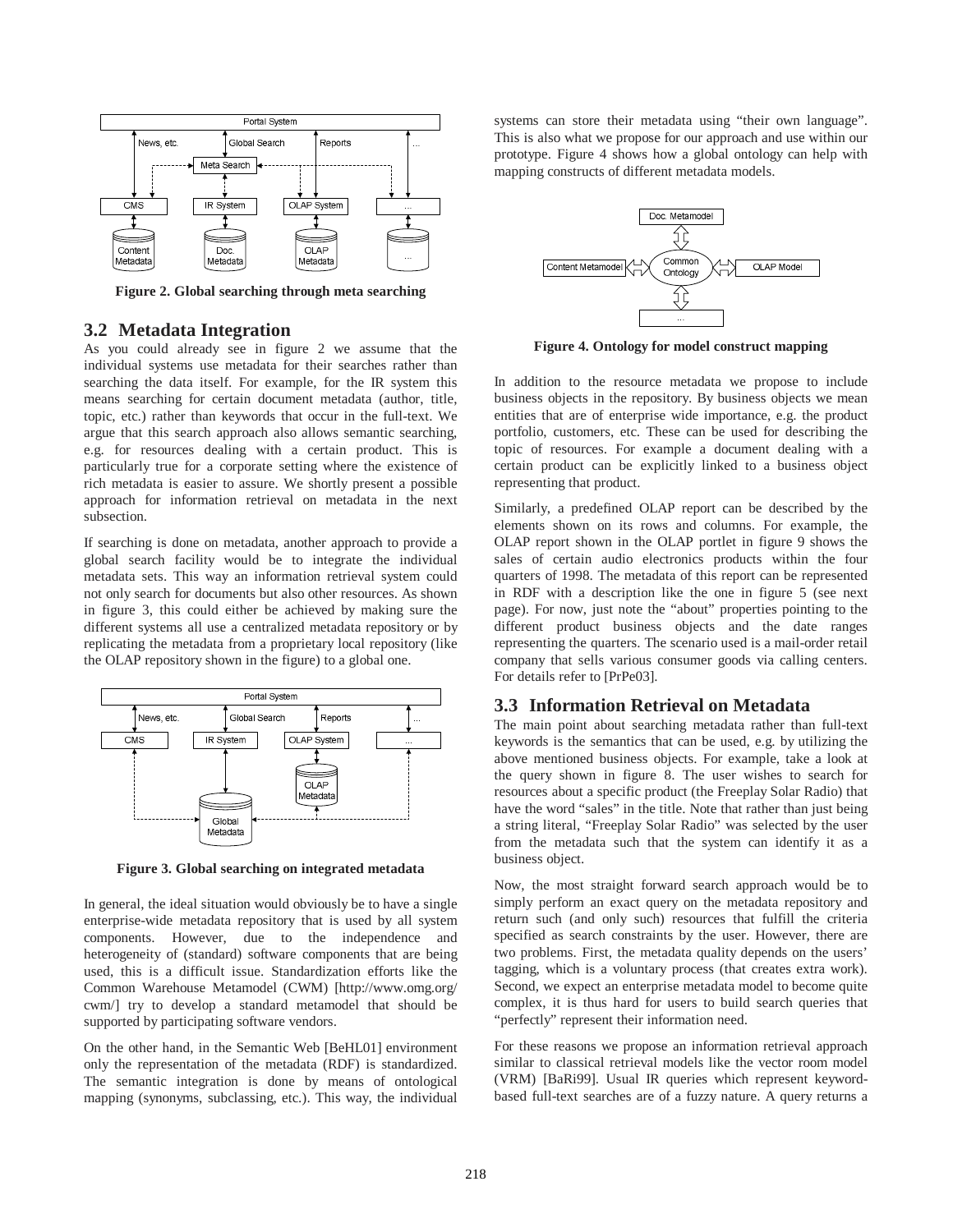ranked list of documents to the user showing most relevant ones first. In particular, the VRM is based on the similarity of document and query representations. Every document is represented as a vector of term frequencies (i.e. how frequently certain keywords occur in the documents). Another vector is created from the query keywords. The matching (and ranking) of the documents is done on the basis of the similarity of the individual document vectors and the query vector. Distance measures such as the cosine similarity are used.

Translating this into the world of semantic metadata means that we represent both the resources and queries as metadata descriptions. As a user defines his query by constraining certain properties, this set of properties can be represented as a (virtual) resource. In RDF this leads to an anonymous description as shown in figure 6.



**Figure 6. Sample query as RDF description** 

The search can then be performed by calculating a distance measure (or match percentage) between the query and each individual resource description. A good similarity measure for such metadata descriptions still has to be determined (and tested in a practical setting). One issue is to deal with distant relations. A resource about the Audio product group, to which the Freeplay Solar Radio belongs, should also be found by the above query, but with a lower match value than a resource that is directly related to the Freeplay Solar Radio product. Secondly, a weighting of property search constraints is required.

A possible search result of the query shown in figure 8 is found in figure 9. Again, for more details on our metadata search approach and the metadata model used in the example, see [PrPe03].

#### **4. CONTEXT INTEGRATION**

As mentioned earlier, many portal platforms exist as commercial systems. Also, many vendors, e.g. of OLAP systems, provide portlet implementations for such platforms. However, the problem of these standard solutions is the lack of interaction between the individual portlets. When a user navigates within a certain portlet (representing a certain knowledge source), the other portlets remain static.

In order to provide an efficient knowledge access within the organizational memory system it would be desirable that the user's information need, revealed by his navigation within one portlet, could be provided to the other portlets enabling them to automatically find related information. This leads to integration on user interface level, or, using the terms of our above architecture in figure 1, within the presentation layer.

A classic example is a finance portal providing access to stock quotes and news feeds, e.g. from Reuters. A user querying stock quotes for a particular ticker symbol is automatically provided with recent news concerning this company. This is, however, a special "hard-wired" solution. The approach presented in this paper develops a framework for communicating the user context between portlets to provide such integration in a generic way.



**Figure 5. Metadata for sample OLAP report**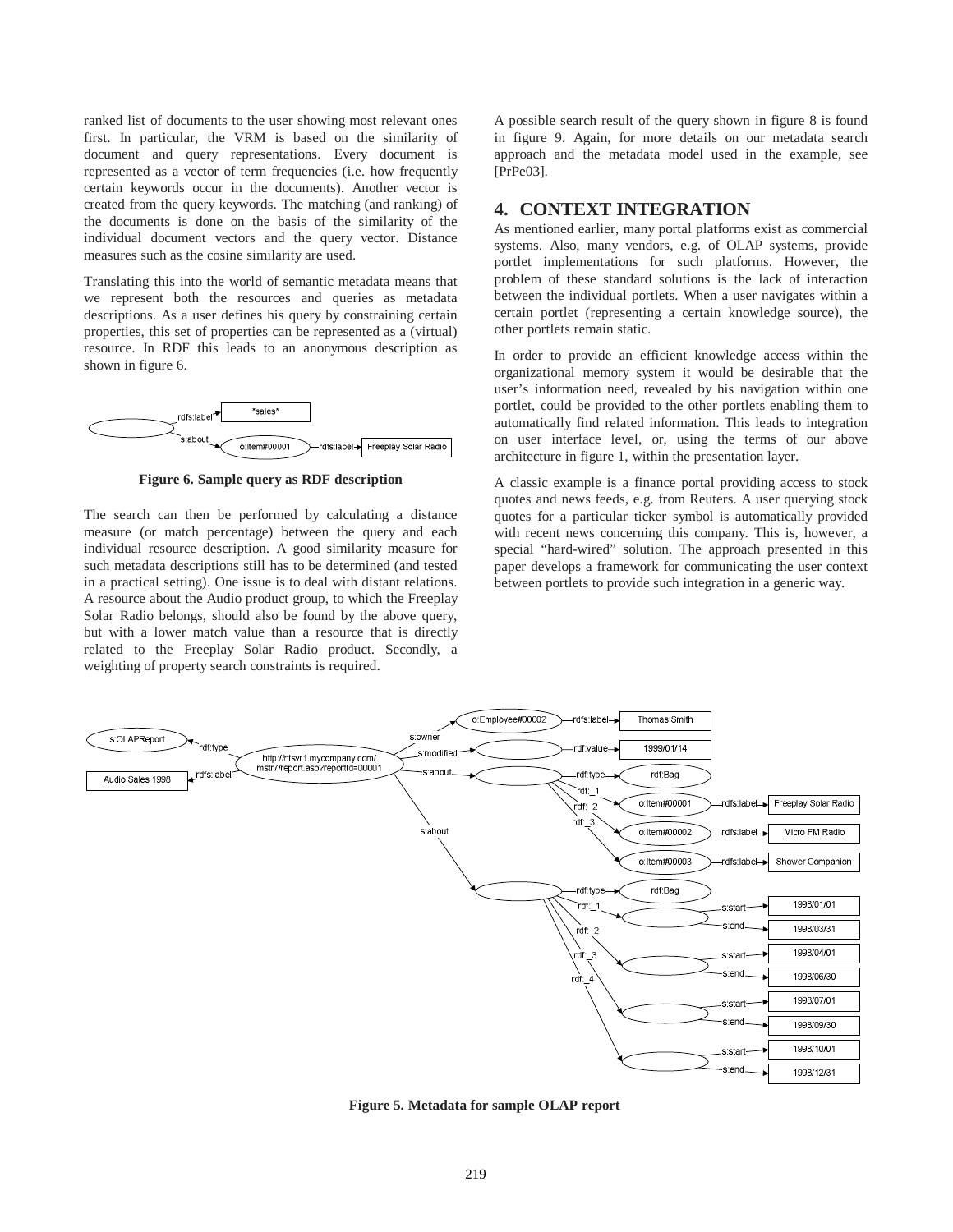

**Figure 7. Architecture for context integration** 

In regular portal systems portlets only provide their portlet data for rendering the user interface. In addition, we introduce a communication bus where portlets can publish their current user context. Other portlets can pick up that context and use it to also show related information. Figure 7 shows the overall architecture of our context-based portlet integration.

Obviously, the problem is the heterogeneity of the portlets and the underlying systems that manage the information displayed by them. An OLAP portlet will use its OLAP data model to formulate the user context, while a portlet responsible for accessing a legacy application component will rather use an underlying operational data model or an application object model. Finally, a (metadata-based) information retrieval portlet will use the document metamodel for this purpose. To solve this problem, we again propose to use ontological concept mapping, just like the one used for global searching over integrated metadata in the previous section.

The main idea is to use the metadata description of a (possibly virtual) resource to represent the user context. For example, if a user displays the OLAP report shown in the OLAP portlet in figure 9, the user context can be represented as an RDF description just like the one in figure 5 (the same one that was used for describing the predefined OLAP report to provide global searching). However, this also works for ad-hoc reports that are dynamically created through drilling and slicing/dicing. Such reports might have no title and URI associated with them, but the principle remains the same.

After all, the approach is not only valid for an OLAP portlet. For example, a portlet representing a CRM system displaying information about a certain customer can use a similar metadata description pointing to a customer business object to represent its user context.

What remains is to show that such a user context can actually be used by other portlets to show related information. It turns out that the integrated metadata and the information retrieval approach described in the previous section can be used quite well to utilize such context descriptions within a search portlet. As the context is represented in the same way as resource metadata descriptions (which in turn are represented in the same way as search queries), the similarity-based information retrieval approach mentioned above can simply use this context description as a query.

# **5. PROTOTYPE**

In order to evaluate our approach we are building a prototypical knowledge portal system based on the open source Apache Jetspeed portal platform [http://jakarta.apache.org/jetspeed/]. At this point we provide three portlets. One is responsible for displaying portal content (in particular news articles) and a second one provides access to an OLAP system (we use the MicroStrategy 7i [http://www.microstrategy.com] software as an OLAP engine). We also use the VMall demo data set provided by MicroStrategy as a case study for our prototype. As mentioned before, the scenario is a mail-order retail company.

A third portlet is responsible for metadata-based information retrieval. To provide global searching we use an integrated RDF (and RDF schema) [W3C99, W3C03a] based metadata set with concept mapping to translate different terms from different systems (e.g. the OLAP systems uses "owner" for what is called "author" within the document metadata). The expressiveness of RDF(S) is, however, somehow limited. At some point it might thus be advisable to switch to RDF(S) extensions like DAML+OIL or OWL [W3C03b], or even languages that support axiom formalisms. Nevertheless plain RDF(S) has the advantage of being a well accepted W3C standard with a still emerging but promising tool support. We use the open source framework Sesame [http://sesame.aidministrator.nl] for managing the RDF repository. Sesame supports the RQL query language [KCPA01, BrKa01] which can be used for metadata querying.

We assume that the content and document management systems have appropriate interfaces to directly access our RDF repository, while we integrate the OLAP metadata (stored in a proprietary repository managed by the MicroStrategy software) in an ETLlike process. The business objects (products, customers, etc.) are generated within the same process from OLAP dimension elements.

Figures 8 and 9 show preliminary screen designs of our prototype. While the search portlet in figure 8 depicts the mentioned user search query, figure 9 shows possible search results. The OLAP and news portlets apply a best fit strategy and display the report resp. news article most relevant to the query.

The context integration is represented by the "Find Related" link within the OLAP portlet. When a user displays a (predefined or dynamically generated) OLAP report, clicking on this link will cause the system to generate an RDF description of the query context (i.e. the elements shown on the report). The search portlet picks up this context description and performs a similarity based search to find related resources, like documents, news articles, etc. in the metadata repository. This is, as mentioned in the introduction, a unique feature of our approach.

Within the scope of this paper it was only possible to very roughly present the general idea of our implementation, which in addition is still under development. For more details see [PrPe03].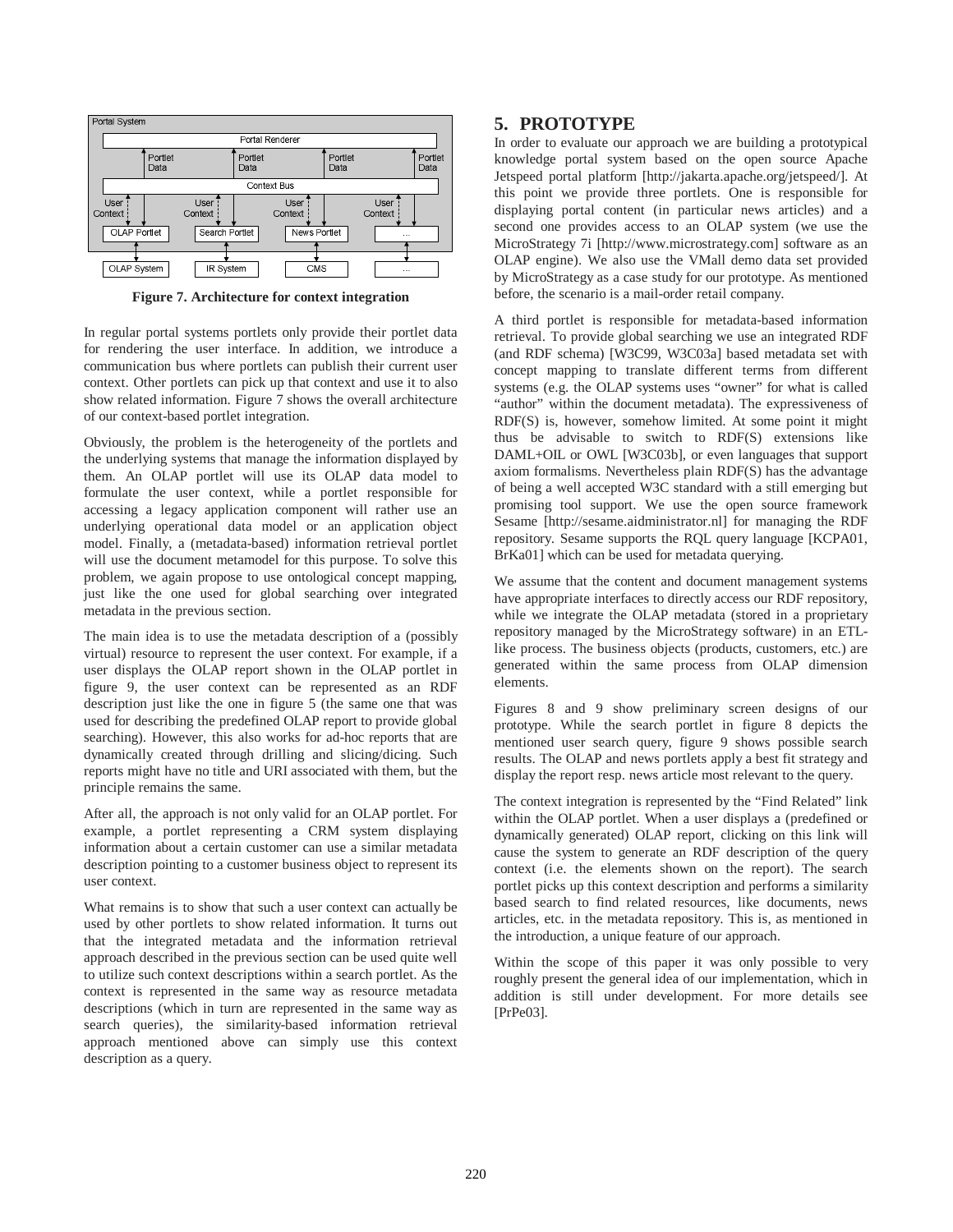## **6. RELATED WORK**

The integration of different data sources as a means of enabling enterprise knowledge management has been studied by various authors like [Lehn00]. They propose architectures for organizational memory systems using knowledge portals as an integrated user interface. However there are usually no (technical) details given how true integration can be achieved.

In the EU funded project GOAL (Geographic Information Online Analysis, INCO COPERNICUS project no. 977071) [KMM00] in which the authors were involved, the integration of data warehouse (or more precisely OLAP) technology and geographical information systems (GIS) was analyzed. The basic idea behind such integration is that a geographical OLAP dimension can be mapped to GIS objects such that maps can be used to navigate through OLAP data. The context integration approach presented in this paper can be seen as a generalization of this idea.

Like us, [RiKM00] address the integration of unstructured (or semi-structured) documents with structured OLAP data. However, their approach is quite different from ours. They treat OLAP cubes as "documents" stored in a digital library like repository and use manually created metadata to link them to related documents. Our approach goes a step further, the OLAP cubes are not treated as a black box, but the navigation inside the cubes (the above mentioned query context) is also considered for retrieving related documents.

Such context based information retrieval has been studied by [HeMo02] who propose a high-level architecture for finding documents relevant to the context the user is in. They propose to include plug-ins in client applications that would communicate the user's working context to an information retrieval engine. However, most application programs will not easily allow the integration of plug-ins. In addition, the identification of a user context and its translation to an IR query in a totally generic way seems problematic, which is why in more recent publications like [HeMo03] the authors have concentrated on the particular use within the software development environment.

For the same reason we focus on the (controllable) environment within a knowledge portal system. The use of an MIS (or OLAP) query context is explicitly mentioned as promising by [HeMo02] but not elaborated in more detail. Our retrieval approach, based on the similarity of metadata sets, is a first move towards how context-based IR could actually work in practice.

Information retrieval on the Semantic Web is also discussed by [ShFJ02]. They propose a hybrid approach of metadata- and fulltext-based searching. Actually, combining our metadata-based approach with regular key-word based IR would be quite interesting and will be part of our future work.

[Aude03] also combines OLAP and information retrieval functionality. In technical terms his approach is quite similar to ours (he also uses RDF-based metadata). However, as for [RiKM00] OLAP cubes are treated as monolithic elements. The navigation within cubes and the query contexts of specific OLAP reports are not considered for the retrieval.

# **7. CONCLUSIONS**

Nowadays, efficient access to information of all kinds is becoming more an more important. Organizational memory systems and enterprise knowledge portals provide a means of addressing this issue. In this paper we discussed integration aspects in enterprise knowledge portals. In particular we presented approaches for global searching over different information sources. We proposed to use an integrated metadata set and an ontology for concept mapping for this purpose.

In addition we introduced an approach for context integration to communicate the user context among different portlets representing different information sources. Using this approach an information retrieval system can, for example, automatically provide the user with documents from the organization's document management system that are related to what he is currently viewing in an OLAP report.

As it turned out that existing search mechanisms for metadata are not suitable for information retrieval we also sketched a similarity based retrieval approach. Finalizing this approach (especially the matching algorithm resp. the distance measure) is what we are currently working on. In parallel we are working on the development of a prototype portal system as a "proof of concept".

Future work will involve the integration of other additional information sources, for example operative (legacy) systems. In addition, combining our metadata-base retrieval approach with full-text searching (like proposed by [ShFJ02]) seems promising. Finally, the concept of personalization which is typical for portal systems should be merged with our context integration. After all, the identity (or other attributes) of a user is also part of the user context.

This leads to another field of future work: security. In earlier research we worked on access control in data warehouse and OLAP systems. Commercial OLAP systems nowadays provide quite mature security mechanisms to control what data can be accessed by whom. On the other side there are still quite a few open issues with controlling access to unstructured (textual) data. Another research project of our group deals with access control based on document metadata and user credentials. We are planning to integrate this security mechanism into our portal system. As mentioned above, the use of the user credentials not only for security purposes, but also for adaptive (context-based) searching seems promising, too.

## **8. REFERENCES**

- [Aude03] Audersch, S. XML-basiertes Content-Management mit OLAP-Funktionalität auf der Basis von RDF. Workshop of the GI working group "Konzepte des Data Warehousing", Munich, Germany, March 2002.
- [BaRi99] Baeza-Yates, R. and Ribeiro-Neto, B. (Eds.). Modern Information Retrieval. Addison Wesley Longman Limited, 1999.
- [BeHL01] Berners-Lee, T., Hendler, J., Lassila, O.: The Semantic Web. In: Scientific American, May 2001.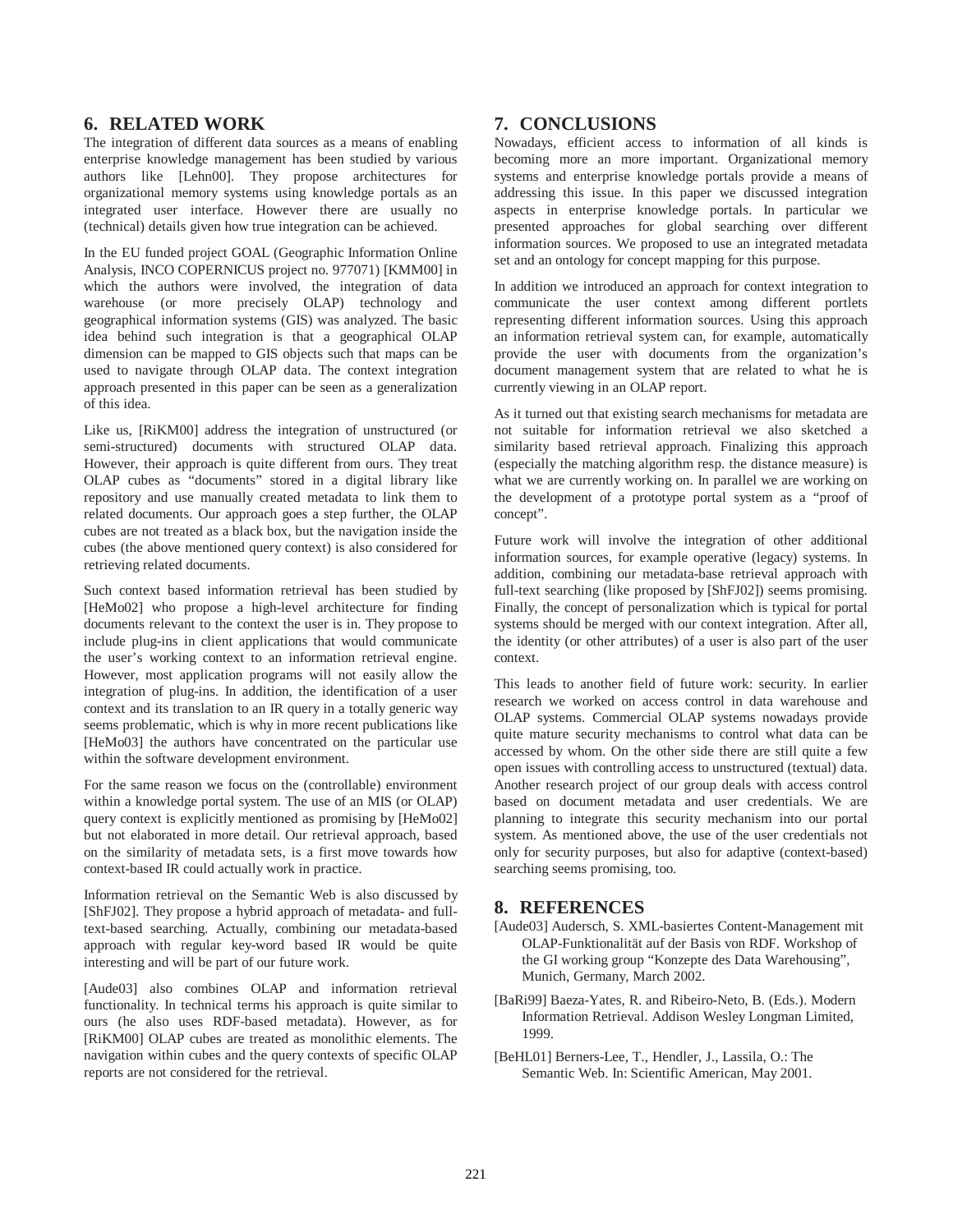[BrKa01] Broekstra, J. and Kampman, A. Query Language Definition. Technical Report, On-To-Knowledge (EU-IST-1999-10132) deliverable 9, Aidministrator Nederland bv, February 2001.

[ChDa97] Chaudhuri, S. and Dayal, U. An Overview of Data Warehousing and OLAP Technology. ACM SIGMOD Record, Volume 26, Issue 1, March 1997.

[HeMo02] Henrich, A. and Morgenroth, K. Integration von kontextunterstütztem Information Retrieval in Portalsysteme. Teilkonferenz Management der Mitarbeiter-Expertise in IT-Beratungsunternehmen, MKWI 2002, Nürnberg, Germany, 2002.

[HeMo03] Henrich, A. and Morgenroth, K. Supporting Collaborative Software Development by Context-Aware Information Retrieval Facilities. Proc. of the DEXA 2003 Workshop on Web Based Collaboration (WBC 2003), Prague, Czech Republic, September 2003.

[KCPA01] G. Karvounarakis, V. Christophides, D. Plexousakis, and S. Alexaki, "Querying RDF Descriptions for Community Web Portals", Proc. French National Conference on Databases (BDA'01), Agadir, Maroc, November, 2001.

[KMM00] Kouba, Z., Matousek, K., and Miksovsky, P. On Data Warehouse and GIS Integration. Proc. 11th International Conference on Database and Expert Systems Applications (DEXA 2000), Greenwich, UK, September 2000.

[Lehn00] Lehner, F. Organizational Memory Systems. Carl Hanser Verlag, Munich, Germany, 2000.

[MiSR02] Miller, L., Seaborne, A. and Reggiori, A. Three Implementations of SquishQL, a Simple RDF Query

Language. First International Semantic Web Conference (ISWC2002), Sardinia, June, 2002.

[PrPe03] Priebe, T. and Pernul, G. Ontology-based Integration of OLAP and Information Retrieval. Proc. of the DEXA 2003 Workshop on Web Semantics (WebS 2003), Prague, Czech Republic, September 2003.

[RiKM00] Rieger, B., Kleber, A., and von Maur, E. Metadatabased Integration of Qualitative and Quantitative Information Resources Approaching Knowledge Management. Proc. 8th European Conference of Information Systems, Vienna, Austria, July 2000.

[ShFJ02] Shah, U., Finin, T., and Joshi, A. Information Retrieval on the Semantic Web. Proc. of the Eleventh International Conference on Information and Knowledge Management, McLean, VA, USA, 2002.

[W3C99] Lassila, O. and Swick, R.R. (Eds.). Resource Description Framework (RDF) Model and Syntax Specification. W3C Recommendation, February 1999. http://www.w3.org/TR/1999/REC-rdf-syntax-19990222/

[W3C03a] Brickley, D. and Guha, R.V. RDF Vocabulary Description Language 1.0: RDF Schema. W3C Working Draft, January 2003. http://www.w3.org/TR/2003/WD-rdf-schema-20030123/

[W3C03b] McGuinnes, D.L. and van Harmelen, F. OWL Web Ontology Language Overview. W3C Working Draft, March 2003.

http://www.w3.org/TR/2003/WD-owl-features-20030331/

[Wege02] Wege, C. Portal Server Technology. IEEE Internet Computing, May/June 2002.